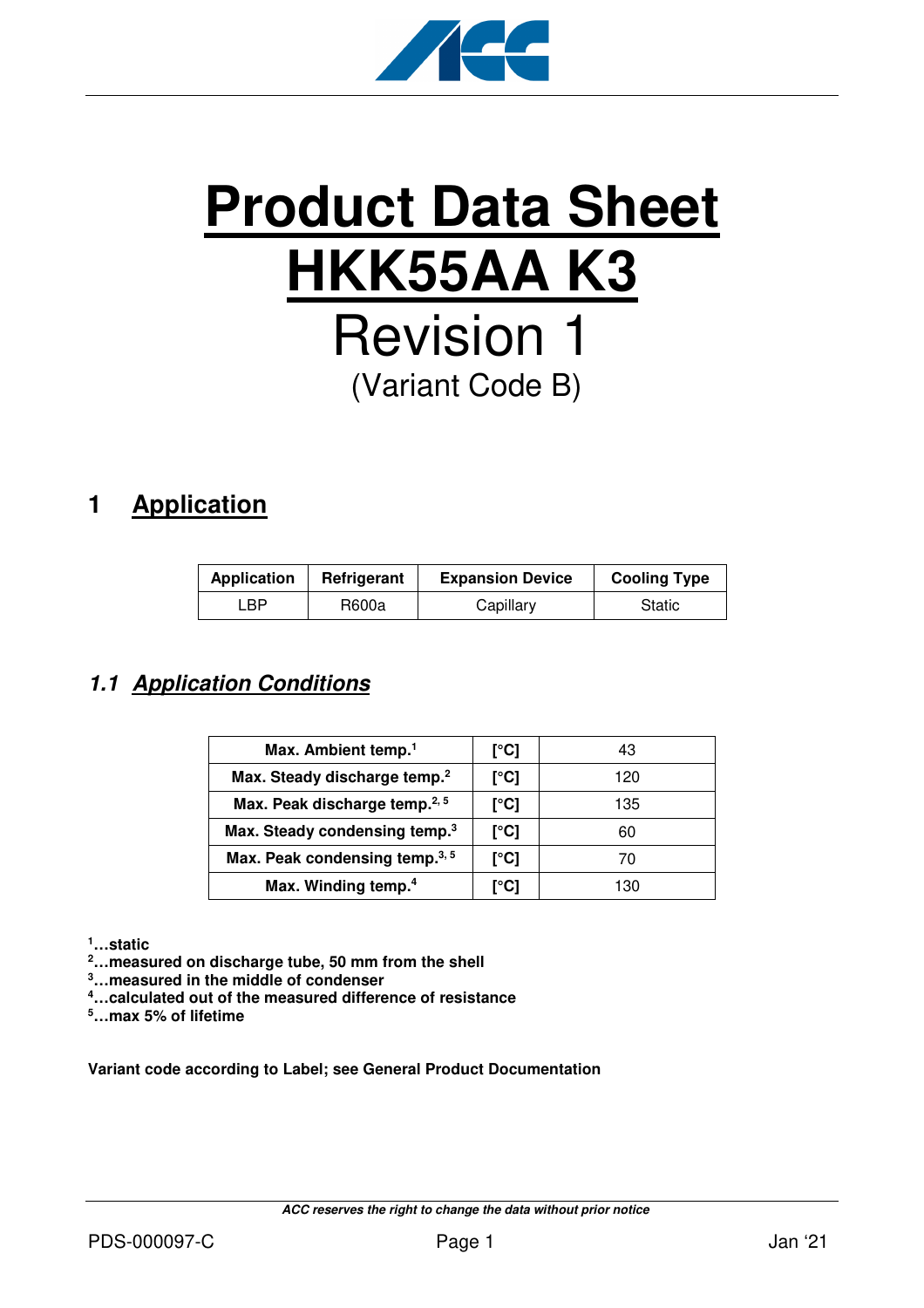

# **2 Mechanical Data**

| <b>Displacement</b>     | [cm <sup>3</sup> ] | 5,6         |
|-------------------------|--------------------|-------------|
| Net Weight <sup>1</sup> | [kg]               | 8,1         |
| Oil Type                |                    | mineral     |
| Oil Charge              | [ml]               | 165         |
| <b>Oil Viscosity</b>    | [cst]              | 5           |
| <b>Suction muffler</b>  |                    | Semi direct |
| <b>Free Gas Volume</b>  | [cm <sup>3</sup> ] | 1520        |
| Length L                | [mm]               | 194,2       |
| Width W                 | [mm]               | 151,5       |
| Height H                | [mm]               | 159         |

**1 ...Compressor without accessories**





 **ACC reserves the right to change the data without prior notice**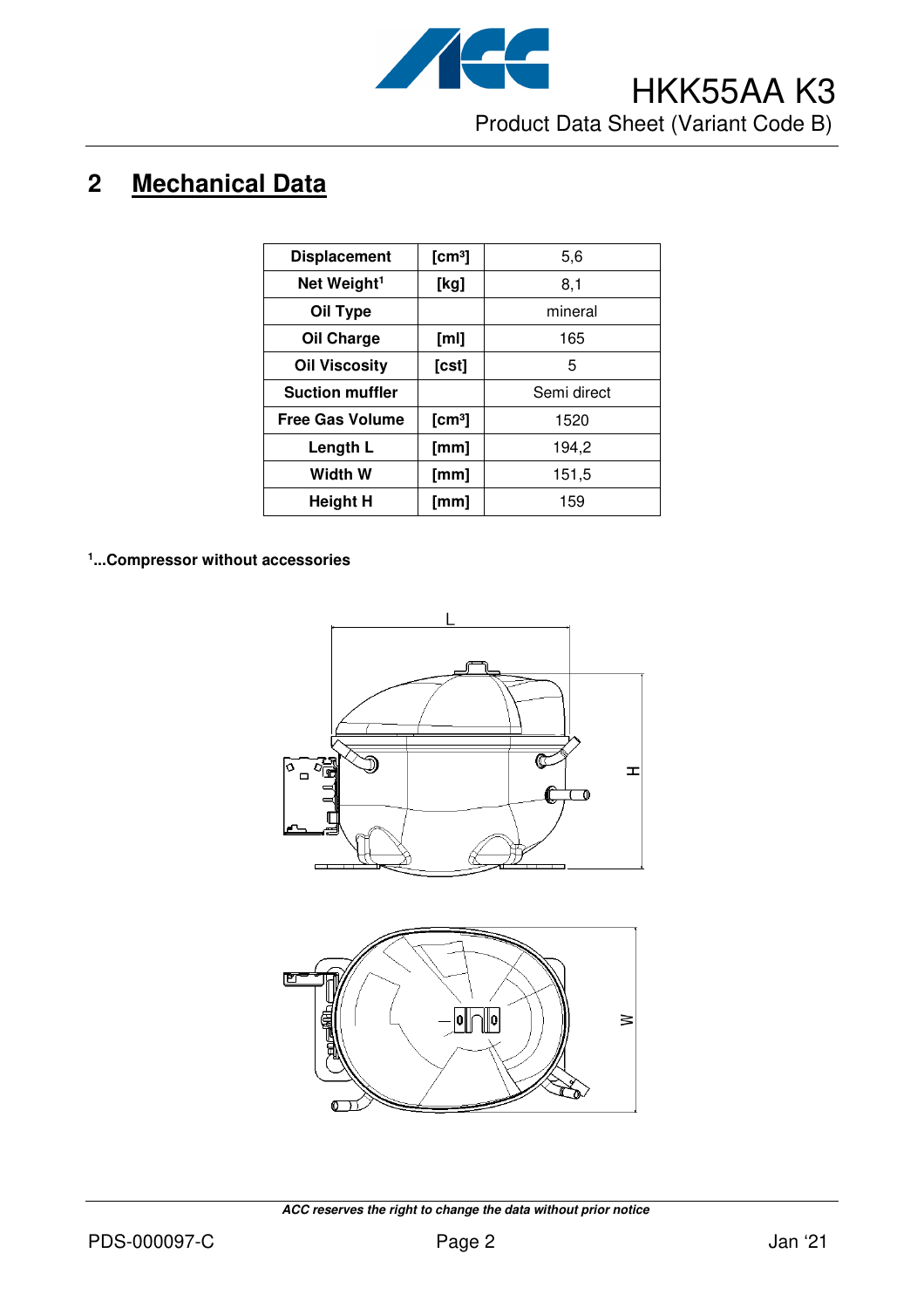

# **3 Electrical Data**

| <b>Power supply</b>                                 | [V]  | $220 - 240$ |
|-----------------------------------------------------|------|-------------|
| Voltage range <sup>1</sup>                          | [V]  | 187 - 264   |
| <b>Frequency</b>                                    | [Hz] | 50          |
| <b>Phase</b>                                        | [ph] |             |
| Motor type                                          |      | <b>RSCR</b> |
| Locked rotor current @ steady<br>state              | [A]  | 2,0         |
| Max. Locked rotor current /<br>measured after 4 sec | [A]  | 6, 5 / 2, 1 |
| Main wind. Resistance $@$ 25 $°C$                   | [Ω]  | 43,6        |
| Start wind. Resistance $@$ 25 $°C$                  | [Ω]  | 29,6        |

**1 ...Operating and starting (starting condition @ +43°C windings temperature, 3,5 barA equalized pressure)** 

**All data measured according to EN 60335** 

#### **3.1 Electrical Component Data**

| <b>Terminal board</b>  |             | ECC              |
|------------------------|-------------|------------------|
| <b>Starting device</b> | Code        | K <sub>100</sub> |
| <b>PTC</b>             | <b>Type</b> |                  |
| <b>Run Capacitor</b>   | [ $\mu$ F]  |                  |

### **3.2 Motor Protector**

| <b>Motor Protector</b> | <b>BDG</b>  | Senbao    |  |
|------------------------|-------------|-----------|--|
| Type                   | AE 24 AHS x | B43 115 x |  |
| Code                   | ᄃᄃ          | МW        |  |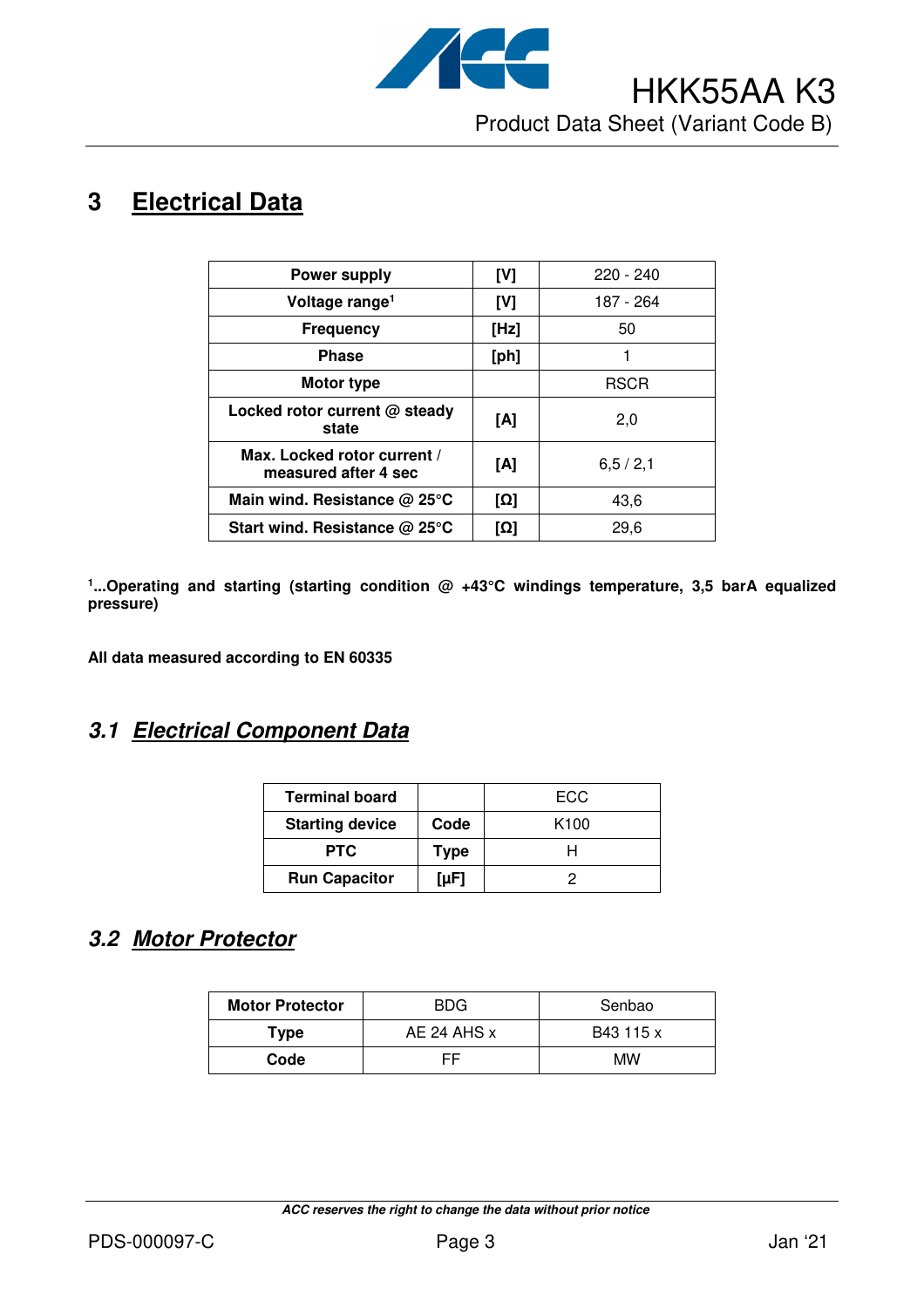

# **4 Performance Data**

#### **4.1 Cooling Capacity, COP and Input Power**

**Performance Table Cooling Capacity @ ASHRAE / EN12900 (CECOMAF); 220V, 50Hz; [W]:** 

|            | Evap. temp. $[°C]$                  |                 | $-35$ | -30  | $-25$ | $-23.3$ | $-20$ | $-15$ | $-10$ |
|------------|-------------------------------------|-----------------|-------|------|-------|---------|-------|-------|-------|
|            |                                     | 40              | 48,6  | 69,5 | 94,0  | 103,1   | 122,0 | 153,7 | 189,0 |
| ☺          | [°C]                                | 45              | 45,3  | 66,0 | 90,5  | 99,7    | 118,9 | 151,0 | 187,0 |
| temp.      | ASHRAE                              | 50              | 41,9  | 62,5 | 87,1  | 96,4    | 115,7 | 148,3 | 185,0 |
|            |                                     | 55              | 38,6  | 59,0 | 83,7  | 93,0    | 112,5 | 145,7 | 183,0 |
| Condensing |                                     | 60              | 35,2  | 55,5 | 80,2  | 89,6    | 109,4 | 143,0 | 181,0 |
|            | <b>EN12900</b><br>(CECOMAF)<br>[°C] | C <sub>55</sub> | 32,0  | 49,0 | 69,0  | 78,0    | 93,0  | 120,0 | 150,0 |

#### **Performance Table COP with RC @ ASHRAE / EN12900 (CECOMAF); 220V, 50Hz; [W/W]:**

|            | Evap. temp. $[°C]$                  |                 | $-35$ | -30  | $-25$ | $-23,3$ | $-20$ | -15  | $-10$ |
|------------|-------------------------------------|-----------------|-------|------|-------|---------|-------|------|-------|
|            |                                     | 40              | 1,35  | 1,64 | 1,94  | 2,04    | 2,24  | 2,54 | 2,84  |
| ☺          | ုတ္ပ                                | 45              | 1,26  | 1,55 | 1,83  | 1,93    | 2,12  | 2,40 | 2,69  |
| temp.      | ASHRAE                              | 50              | 1,18  | 1,46 | 1,73  | 1,82    | 2,00  | 2,27 | 2,54  |
| Condensing |                                     | 55              | 1,10  | 1,36 | 1,62  | 1,71    | 1,88  | 2,13 | 2,39  |
|            |                                     | 60              | 1,02  | 1,27 | 1,51  | 1,59    | 1,75  | 2,00 | 2,24  |
|            | <b>EN12900</b><br>(CECOMAF)<br>[°C] | C <sub>55</sub> | 0,92  | 1,13 | 1,35  | 1,43    | 1,55  | 1,76 | 1,96  |

#### **Performance Table Input Power with RC @ ASHRAE / EN12900 (CECOMAF); 220V, 50Hz; [W]:**

|            | Evap. temp. $[°C]$                  |                 | $-35$ | -30  | $-25$ | $-23.3$ | $-20$ | $-15$ | $-10$ |
|------------|-------------------------------------|-----------------|-------|------|-------|---------|-------|-------|-------|
|            |                                     | 40              | 36,2  | 42,3 | 48,4  | 50,4    | 54,4  | 60,5  | 66,6  |
| ☺          | ုင္                                 | 45              | 35,8  | 42,6 | 49,3  | 51,6    | 56,1  | 62,8  | 69,5  |
| temp.      | ASHRAE                              | 50              | 35,4  | 42,9 | 50,4  | 53,0    | 57,9  | 65,4  | 72,8  |
|            |                                     | 55              | 34,9  | 43,3 | 51,7  | 54,5    | 60,0  | 68,3  | 76,5  |
| Condensing |                                     | 60              | 34,4  | 43,8 | 53,1  | 56,2    | 62,3  | 71,5  | 80,7  |
|            | <b>EN12900</b><br>(CECOMAF)<br>[°C] | C <sub>55</sub> | 34,9  | 43,3 | 51,7  | 54,5    | 60,0  | 68,3  | 76,5  |